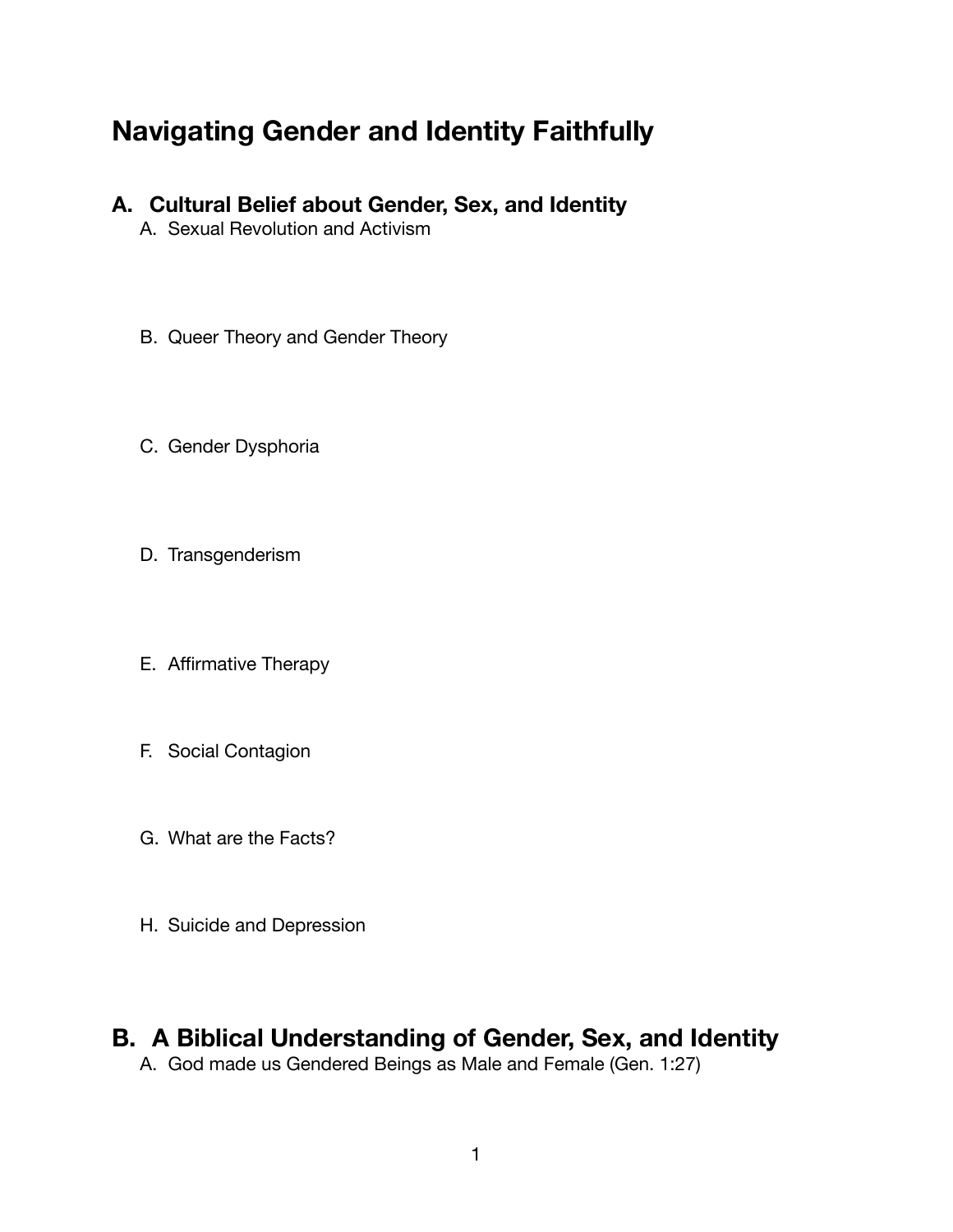- B. Sin has made us aware of our nakedness (Gen. 2:25; 3:7)
- C. Sin has created Gender conflict (Gen. 3:8-16)
- D. Cultural Expressions of Gender are Affirmed and Assumed
	- Deuteronomy 22:5
	- Judges 2:16-17, Is. 1:21, 57:3; Jer. 2:2, 2:20, 3:1, 3:8-11; 31:31-32; Hosea 1-2, et. al.
- E. The New Testament Continues to Affirm Binary Gender, Heterosexuality, and cultural expression of the same
	- Matthew 19:4ff
	- Titus 2; 1 Tim. 2-3; Col. 3:18ff; Eph. 5; et. al.
	- 1 Cor. 11:14

### **C. Biblical Principles for Responding Faithfully**

- 1. Love God by Conforming to the Truth About Gender and Identity (Romans 12:2)
- 2. Love Your Neighbor (1 Cor. 13:6)
- 3. Speak Truth to Your Neighbor (Eph. 4:25)
- 4. Be Wise and Compassionate (Mt. 10:6)
- 5. See the Person and the Truth (2 Tim. 2:24-26)
- 6. Be Prepared to Suffer As a Christian (1 Peter 4:16)
- 7. Make Plans for Worst Case Scenarios (Luke 16:8)
- 8. Pray for Ourselves and Others (1 Tim. 2:1-2)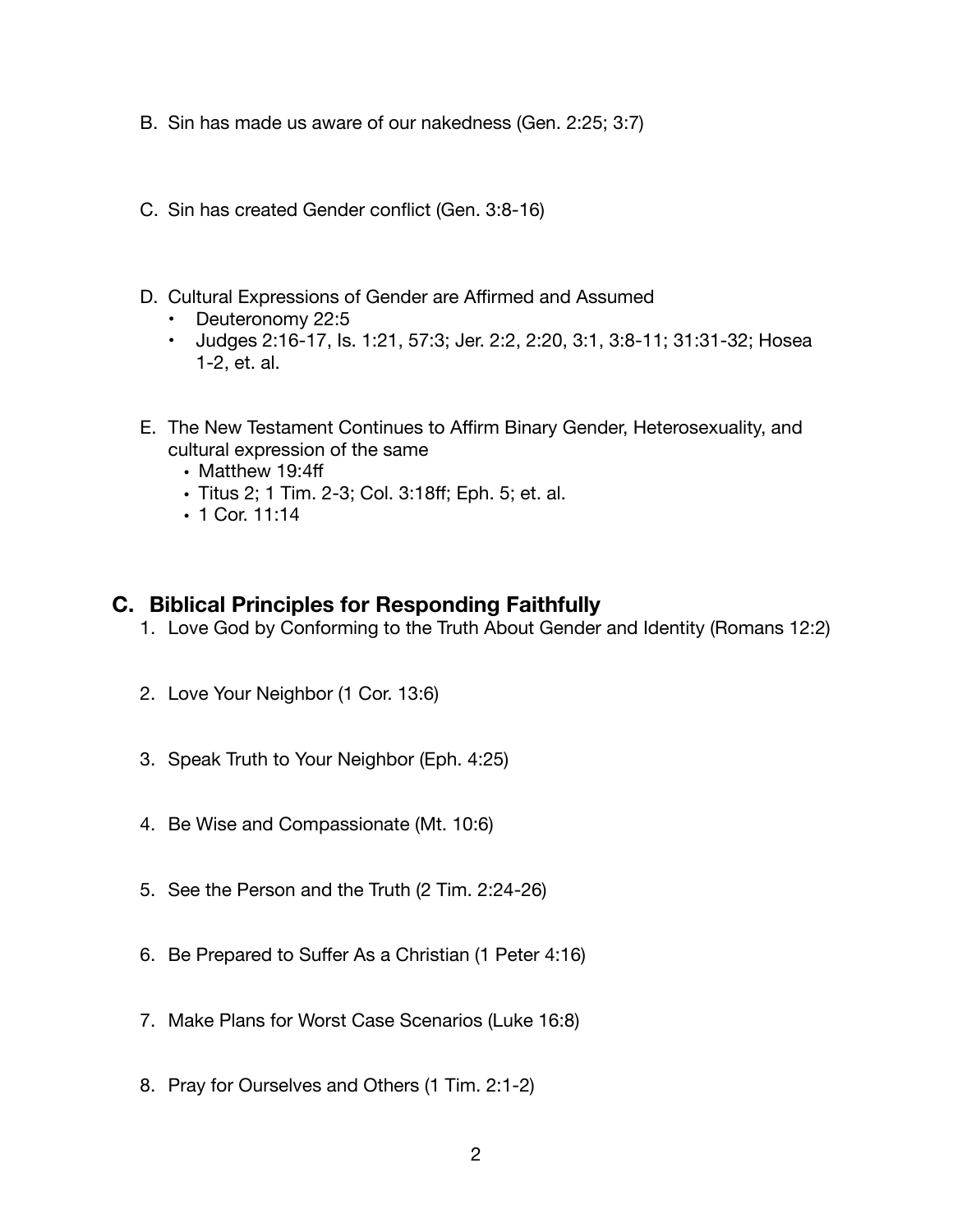### <span id="page-2-4"></span><span id="page-2-3"></span>**Queer and Gender Theory Glossary[1](#page-2-0)**

**Gender Theory** - theory that gender is independent of biological sex; as such incongruities of biology and "identity" can exist; these incongruities are not mental disorders, but true "genderidentities" on a spectrum of gender

**Queer Theory** - Queer theory and politics necessarily celebrate transgression in the form of visible difference from norms. These 'Norms' are then exposed to be norms, not natures or inevitabilities. Gender and sexual identities are seen, in much of this work, to be demonstrably defiant definitions and configurations.[2](#page-2-1)

**Queer** - formerly a derogatory term used to describe LGBT individuals, but since has been reclaimed by LGBT people to describe those who don't identify with traditional categories around gender identity and sexual orientation

**Sex** - 1. the biological category of male or female 2. Sexual activity

**Cisgender** - a person whose biological sex corresponds to their gender-identity feelings; or a non-transgendered person

**Gender -** kind or set (used traditionally as a synonym to 'sex' [see above], but in Gender-theory used to describe 'identity')

<span id="page-2-5"></span>**Gender identity** - each person's deeply felt internal and individual experience of gender, which may or may not correspond to the sex assigned (i.e. biological) at birth<sup>[3](#page-2-2)</sup>

**Gender Dysphoria** - marked incongruence (distress) between one's experienced/expressed gender and assigned (i.e. biological) gender for at least 6 month's duration

**Sexual Orientation** - A person's physical, romantic, and/or emotional attraction towards other people. Sexual orientation is distinct from gender identity. Sexual orientation comprises three elements: sexual attraction, sexual behavior and sexual identity.

**Transgender** - An umbrella term describing individuals whose gender identity does not align in a traditional sense with their biological gender;

**Transgender man** - a term used to described someone who is a biological woman who presents/lives as a man

**Transgender woman** - a term used to describe someone who is a biological man who presents/lives as a woman

<span id="page-2-0"></span>[<sup>1</sup>](#page-2-3) Taken from various places including https://www.alignplatform.org/gender-norms-labtgi-issues-and[development#main-body;](https://www.alignplatform.org/gender-norms-lgbtqi-issues-and-development#main-body) https://www.psychiatry.org/patients-families/gender-dysphoria/what-is-gender-dysphoria; and *Gender Ideology* by Sharon James.

<span id="page-2-1"></span>[<sup>2</sup>](#page-2-4) Wikipedia, accessed September 28, 2021

<span id="page-2-2"></span><sup>&</sup>lt;sup>[3](#page-2-5)</sup> The Yogyakarta Principles as cited by Sharon Jones, p. 38.